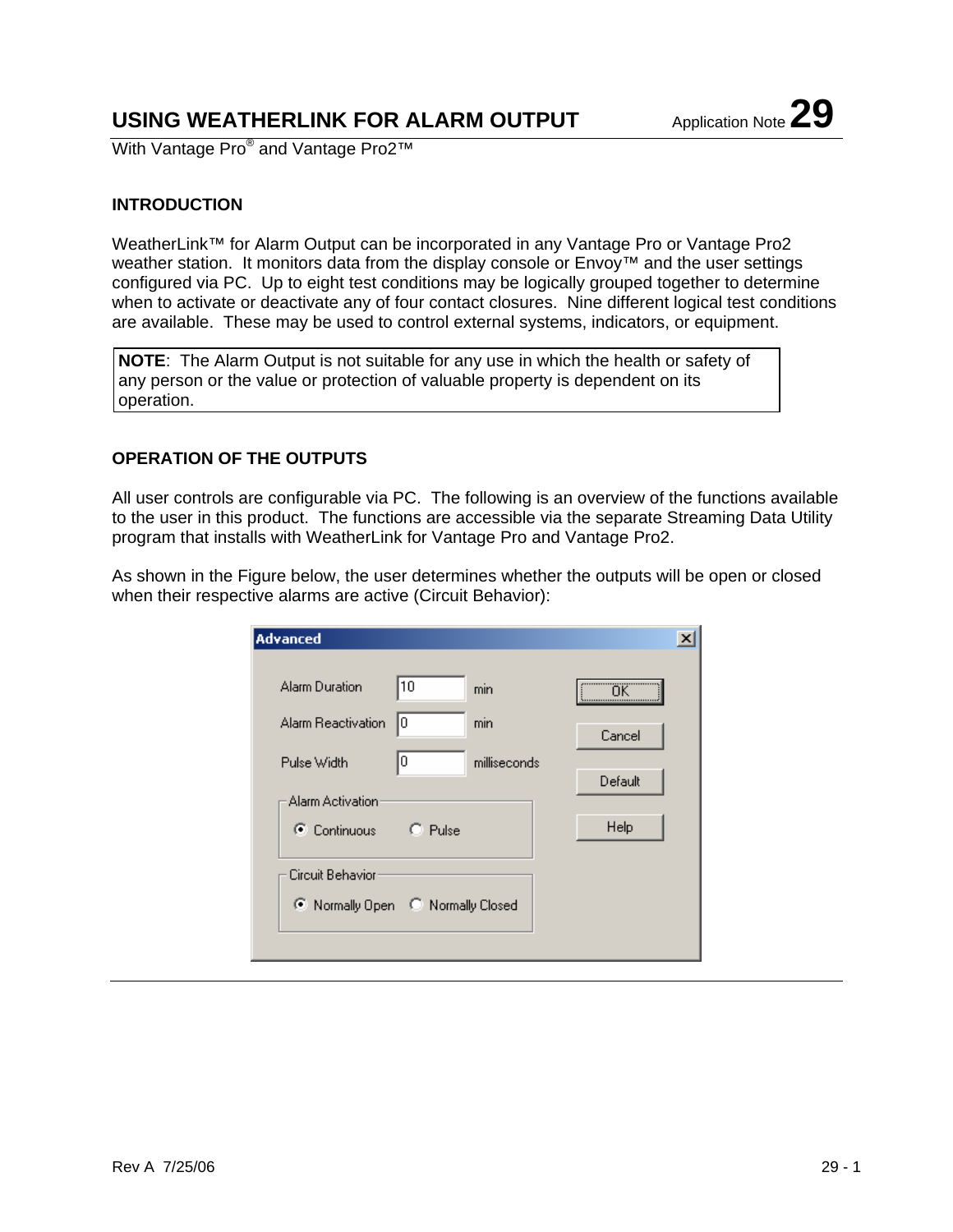The user may verify the functioning of the Alarm Output by using the Output Test feature.



The following table lists the alarm parameters available to the user and the types of test conditions that can be applied to each parameter. The Time alarm is active for one minute when using the Equal test condition. All other outputs remain active as long as their corresponding alarm conditions are true. Additionally, the user may extend the activation or non-activation times as needed (to be discussed later).

| <b>Weather Parameters</b>                                                                                                                                                                                                                                      | Greater<br>Than or      | <b>Between</b><br>or Not | True or<br>False        | Trending                | Equal                   | <b>Minus</b><br>(Difference) | Missing                 |
|----------------------------------------------------------------------------------------------------------------------------------------------------------------------------------------------------------------------------------------------------------------|-------------------------|--------------------------|-------------------------|-------------------------|-------------------------|------------------------------|-------------------------|
|                                                                                                                                                                                                                                                                | Less                    | <b>Between</b>           |                         |                         |                         |                              |                         |
|                                                                                                                                                                                                                                                                | Than                    |                          |                         |                         |                         |                              |                         |
| Time                                                                                                                                                                                                                                                           | $X^*$                   | $X^*$                    |                         |                         | X                       | $X^*$                        | X                       |
| Barometer value                                                                                                                                                                                                                                                | $\overline{\mathsf{x}}$ | $\overline{\mathsf{x}}$  |                         | $\overline{\mathsf{x}}$ | X                       | $\overline{\mathsf{x}}$      | $\overline{\mathsf{x}}$ |
| Inside Temperature                                                                                                                                                                                                                                             | $\overline{\mathsf{x}}$ | $\overline{\mathsf{x}}$  |                         | $\overline{\mathsf{x}}$ | X                       | $\overline{\mathsf{x}}$      | X                       |
| Inside Humidity                                                                                                                                                                                                                                                | $\overline{X}$          | $\overline{\mathsf{x}}$  |                         | $\overline{X}$          | X                       | $\overline{\mathsf{x}}$      | $\overline{X}$          |
| <b>Inside Dewpoint</b>                                                                                                                                                                                                                                         | $\overline{\mathsf{x}}$ | $\overline{\mathsf{x}}$  |                         | $\overline{\mathsf{x}}$ | $\overline{X}$          | χ                            | $\overline{X}$          |
| Inside Heat Index                                                                                                                                                                                                                                              | X                       | $\overline{X}$           |                         | $\overline{\mathsf{x}}$ | X                       | $\overline{X}$               | X                       |
| Barometer Trend Arrow (April 24,<br>2002 Vantage Pro firmare<br>revisions or later):                                                                                                                                                                           |                         |                          |                         |                         |                         |                              |                         |
| <b>Rising Rapidly</b>                                                                                                                                                                                                                                          |                         |                          | X                       |                         |                         |                              | X                       |
| <b>Rising Slowly</b>                                                                                                                                                                                                                                           |                         |                          | $\overline{\mathsf{x}}$ |                         |                         |                              | X                       |
| Steady                                                                                                                                                                                                                                                         |                         |                          | Χ                       |                         |                         |                              | X                       |
| <b>Falling Slowly</b>                                                                                                                                                                                                                                          |                         |                          | $\overline{X}$          |                         |                         |                              | X                       |
| <b>Falling Rapidly</b>                                                                                                                                                                                                                                         |                         |                          | $\overline{\mathsf{x}}$ |                         |                         |                              | X                       |
| Rain Rate                                                                                                                                                                                                                                                      | X                       | Χ                        |                         | X                       | Х                       | X                            | X                       |
| Daily Rain                                                                                                                                                                                                                                                     | $\overline{\mathsf{x}}$ | Χ                        |                         | $\overline{\mathsf{x}}$ | Χ                       | $\overline{\mathsf{X}}$      | $\overline{\mathsf{x}}$ |
| <b>Monthly Rain</b>                                                                                                                                                                                                                                            | Χ                       | Χ                        |                         | Χ                       | Χ                       | Χ                            | $\overline{\mathsf{x}}$ |
| Yearly Rain                                                                                                                                                                                                                                                    | $\overline{\mathsf{x}}$ | Χ                        |                         | $\pmb{\mathsf{X}}$      | X                       | $\overline{\mathsf{x}}$      | X                       |
| Storm total rain                                                                                                                                                                                                                                               | $\overline{\mathsf{x}}$ | $\overline{\mathsf{x}}$  |                         | $\overline{\mathsf{x}}$ | $\overline{\mathsf{x}}$ | $\overline{\mathsf{x}}$      | $\overline{\mathsf{x}}$ |
| Daily ET                                                                                                                                                                                                                                                       | $\overline{\mathsf{x}}$ | $\overline{\mathsf{x}}$  |                         | X                       | $\overline{\mathsf{x}}$ | X                            | X                       |
| <b>Monthly ET</b>                                                                                                                                                                                                                                              | $\overline{\mathsf{x}}$ | Χ                        |                         | $\overline{\mathsf{x}}$ | Χ                       | Χ                            | $\overline{\mathsf{x}}$ |
| Yearly ET                                                                                                                                                                                                                                                      | $\overline{X}$          | $\overline{\mathsf{x}}$  |                         | $\overline{\mathsf{x}}$ | $\overline{\mathsf{x}}$ | $\overline{\mathsf{x}}$      | X                       |
| <b>Outside Temperature</b>                                                                                                                                                                                                                                     | X                       | X                        |                         | Χ                       | X                       | X                            | X                       |
| <b>Outside Humidity</b>                                                                                                                                                                                                                                        | $\overline{\mathsf{x}}$ | Χ                        |                         | $\overline{\mathsf{x}}$ | Χ                       | Χ                            | $\overline{\mathsf{x}}$ |
| <b>Outside Dewpoint</b>                                                                                                                                                                                                                                        | Χ                       | Χ                        |                         | Χ                       | Χ                       | Χ                            | Χ                       |
| <b>Outside Heat Index</b>                                                                                                                                                                                                                                      | X                       | $\overline{X}$           |                         | X                       | X                       | X                            | X                       |
| <b>Current Wind Speed</b>                                                                                                                                                                                                                                      | $\overline{X}$          | $\overline{\mathsf{x}}$  |                         | $\pmb{\mathsf{X}}$      | $\overline{\mathsf{X}}$ | $\overline{X}$               | $\overline{\mathsf{X}}$ |
| 10 Minute Average Wind Speed                                                                                                                                                                                                                                   | $\overline{\mathsf{X}}$ | $\overline{\mathsf{X}}$  |                         | X                       | $\overline{\mathsf{x}}$ | $\overline{\mathsf{X}}$      | Χ                       |
| Wind Direction (when two<br>thresholds are used, they are<br>used to define a sector of the<br>compass to check). The smallest<br>difference between the two is<br>used as the sector to check, i.e.,<br>you can never set a sector larger<br>than 180 degrees | $X^{\ast\ast}$          | $X^{\ast\ast}$           |                         | $X^{**}$                | $X^{\ast\ast}$          | $X^{\ast\ast}$               | $\overline{\mathsf{x}}$ |
| <b>Wind Chill</b>                                                                                                                                                                                                                                              | X                       | Χ                        |                         | Χ                       | Χ                       | X                            | х                       |
| <b>Solar Radiation</b>                                                                                                                                                                                                                                         | $\overline{\mathsf{x}}$ | $\overline{\mathsf{x}}$  |                         | $\overline{\mathsf{x}}$ | $\overline{\mathsf{x}}$ | $\overline{\mathsf{x}}$      | $\overline{\mathsf{x}}$ |
| <b>UV Radiation</b>                                                                                                                                                                                                                                            | $\overline{\mathsf{x}}$ | X                        |                         | $\pmb{\mathsf{X}}$      | X                       | X                            | $\overline{\mathsf{X}}$ |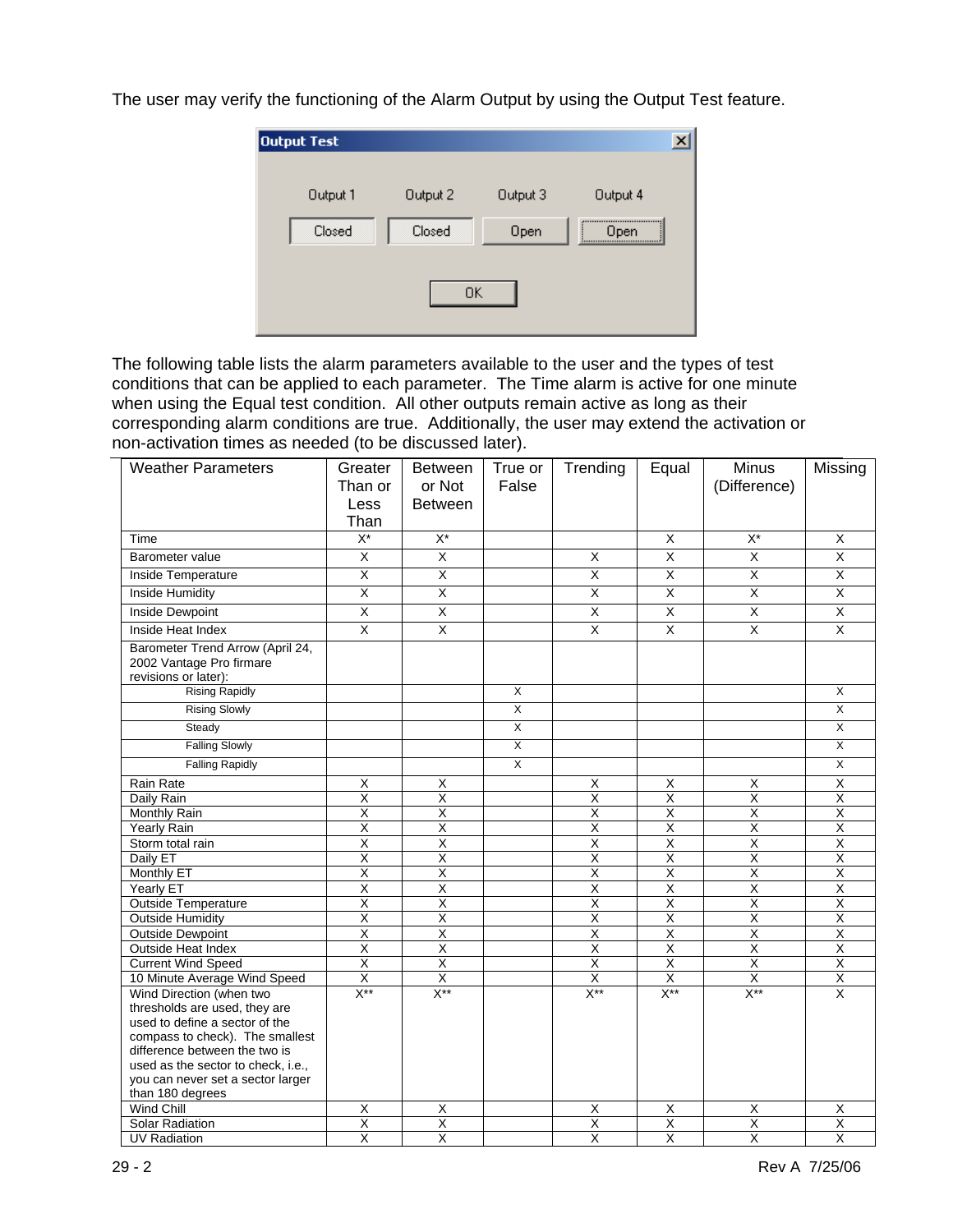| Temperature (#6382) or                        | Greater                 | <b>Between</b>          | True or                 | Trending                | Equal                   | Minus                   | Missing                 |
|-----------------------------------------------|-------------------------|-------------------------|-------------------------|-------------------------|-------------------------|-------------------------|-------------------------|
| Temperature/Humidity                          | Than or                 | or Not                  | False                   |                         |                         | (Difference)            |                         |
|                                               |                         |                         |                         |                         |                         |                         |                         |
| Stations (#6372)                              | Less                    | <b>Between</b>          |                         |                         |                         |                         |                         |
|                                               | Than                    |                         |                         |                         |                         |                         |                         |
| Extra Temperature Tx ID # 1                   | X                       | $\overline{\mathsf{x}}$ |                         | X                       | X                       | X                       | X                       |
| Extra Temperature Tx ID # 2                   | $\overline{\mathsf{X}}$ | $\overline{\mathsf{X}}$ |                         | $\overline{\mathsf{X}}$ | $\overline{\mathsf{X}}$ | $\overline{\mathsf{x}}$ | $\overline{\mathsf{x}}$ |
| Extra Temperature Tx ID # 3                   | X                       | X                       |                         | Χ                       | Χ                       | Χ                       | х                       |
| Extra Temperature Tx ID # 4                   | $\overline{\mathsf{x}}$ | $\overline{\mathsf{x}}$ |                         | $\overline{\mathsf{x}}$ | $\overline{\mathsf{x}}$ | X                       | X                       |
| Extra Temperature Tx ID # 5                   | $\overline{\mathsf{x}}$ | $\overline{\mathsf{x}}$ |                         | $\overline{\mathsf{X}}$ | $\overline{\mathsf{x}}$ | Χ                       | Χ                       |
| Extra Temperature Tx ID # 6                   | Χ                       | X                       |                         | $\overline{\mathsf{x}}$ | X                       | Χ                       | Χ                       |
| Extra Temperature Tx ID # 7                   | $\overline{X}$          | $\overline{\mathsf{X}}$ |                         | $\overline{\mathsf{X}}$ | $\overline{X}$          | $\overline{X}$          | Χ                       |
| Extra Temperature Tx ID # 8                   | $\overline{\mathsf{X}}$ | $\overline{\mathsf{x}}$ |                         | $\overline{\mathsf{X}}$ | $\overline{\mathsf{x}}$ | $\overline{\mathsf{x}}$ | Χ                       |
| Extra Humidity Tx ID # 1                      | $\overline{\mathsf{x}}$ | $\overline{\mathsf{x}}$ |                         | $\overline{\mathsf{x}}$ | $\overline{\mathsf{x}}$ | $\overline{\mathsf{X}}$ | $\overline{\mathsf{x}}$ |
| Extra Humidity Tx ID # 2                      | Χ                       | $\overline{\mathsf{x}}$ |                         | Χ                       | $\overline{\mathsf{x}}$ | Χ                       | $\overline{\mathsf{x}}$ |
| Extra Humidity Tx ID # 3                      | $\overline{\mathsf{x}}$ | $\overline{X}$          |                         | $\overline{X}$          | Χ                       | $\overline{\mathsf{x}}$ | X                       |
| Extra Humidity Tx ID # 4                      | $\overline{\mathsf{x}}$ | $\overline{\mathsf{x}}$ |                         | $\overline{\mathsf{x}}$ | $\overline{\mathsf{x}}$ | $\overline{\mathsf{x}}$ | $\overline{\mathsf{x}}$ |
| Extra Humidity Tx ID # 5                      | Χ                       | X                       |                         | X                       | X                       | Χ                       | Χ                       |
| Extra Humidity Tx ID # 6                      | $\overline{\mathsf{x}}$ | $\overline{\mathsf{x}}$ |                         | $\overline{\mathsf{x}}$ | $\overline{\mathsf{x}}$ | $\overline{\mathsf{x}}$ | $\overline{\mathsf{x}}$ |
| Extra Humidity Tx ID # 7                      | $\overline{\mathsf{x}}$ | $\overline{\mathsf{x}}$ |                         | $\overline{X}$          | $\overline{\mathsf{x}}$ | $\overline{\mathsf{x}}$ | $\overline{\mathsf{x}}$ |
| Extra Humidity Tx ID # 8                      | X                       | X                       |                         | $\times$                | X                       | X                       | X                       |
| Soil & Leaf Sensors                           |                         |                         |                         |                         |                         |                         |                         |
| Leaf Wetness 1                                | Χ                       | X                       |                         | $\overline{X}$          | X                       | X                       | X                       |
| Leaf Wetness 2                                | $\overline{\mathsf{X}}$ | $\overline{\mathsf{x}}$ |                         | $\overline{\mathsf{X}}$ | $\overline{\mathsf{X}}$ | $\overline{\mathsf{X}}$ | Χ                       |
| Soil Moisture 1                               | Χ                       | $\overline{\mathsf{x}}$ |                         | X                       | X                       | $\overline{\mathsf{x}}$ | X                       |
| Soil Moisture 2                               | $\overline{\mathsf{x}}$ | $\overline{X}$          |                         | $\overline{X}$          | Χ                       | $\overline{X}$          | Χ                       |
| Soil Moisture 3                               | X                       | $\overline{\mathsf{x}}$ |                         | $\overline{\mathsf{x}}$ | Χ                       | X                       | X                       |
| Soil Moisture 4                               | Χ                       | $\overline{\mathsf{x}}$ |                         | $\overline{\mathsf{x}}$ | $\overline{\mathsf{x}}$ | $\overline{\mathsf{x}}$ | $\overline{\mathsf{x}}$ |
| Leaf Temperature 1                            | $\overline{\mathsf{X}}$ | $\overline{\mathsf{x}}$ |                         | Χ                       | Χ                       | $\overline{\mathsf{x}}$ | Χ                       |
| Leaf Temperature 2                            | $\overline{\mathsf{x}}$ | $\overline{\mathsf{x}}$ |                         | $\overline{\mathsf{x}}$ | $\overline{\mathsf{x}}$ | $\overline{\mathsf{x}}$ | $\overline{\mathsf{x}}$ |
| Soil Temperature 1                            | $\overline{\mathsf{x}}$ | $\overline{\mathsf{x}}$ |                         | $\overline{\mathsf{X}}$ | $\overline{\mathsf{x}}$ | $\overline{\mathsf{x}}$ | $\overline{\mathsf{X}}$ |
| Soil Temperature 2                            | $\overline{\mathsf{X}}$ | $\overline{\mathsf{x}}$ |                         | $\overline{\mathsf{X}}$ | $\overline{\mathsf{x}}$ | $\overline{\mathsf{x}}$ | Χ                       |
| Soil Temperature 3                            | $\overline{\mathsf{X}}$ | $\overline{\mathsf{x}}$ |                         | $\overline{\mathsf{x}}$ | $\overline{\mathsf{x}}$ | $\overline{\mathsf{x}}$ | $\overline{\mathsf{x}}$ |
| Soil Temperature 4                            | Χ                       | X                       |                         | X                       | X                       | Χ                       | X                       |
| <b>Transmitter Battery Status</b>             |                         |                         |                         |                         |                         |                         |                         |
| Transmitter ID # 1 Battery OK?                |                         |                         | Х                       |                         |                         |                         |                         |
| Transmitter ID # 2 Battery OK?                |                         |                         | $\overline{\mathsf{x}}$ |                         |                         |                         |                         |
| Transmitter ID # 3 Battery OK?                |                         |                         | Χ                       |                         |                         |                         |                         |
| Transmitter ID # 4 Battery OK?                |                         |                         | $\overline{X}$          |                         |                         |                         |                         |
| Transmitter ID # 5 Battery OK?                |                         |                         | X                       |                         |                         |                         |                         |
| Transmitter ID # 6 Battery OK?                |                         |                         | $\overline{\mathsf{x}}$ |                         |                         |                         |                         |
| Transmitter ID # 7 Battery OK?                |                         |                         | $\overline{\mathsf{x}}$ |                         |                         |                         |                         |
| Transmitter ID # 8 Battery OK?                |                         |                         | х                       |                         |                         |                         |                         |
| Diagnostic Values                             |                         |                         |                         |                         |                         |                         |                         |
| <b>Console Battery Voltage</b>                | Χ                       | X                       |                         | X                       | X                       | X                       | X                       |
| <b>ISS Reception</b>                          | X                       | Χ                       |                         | Χ                       | Χ                       | Χ                       | Χ                       |
|                                               |                         |                         |                         |                         |                         |                         |                         |
| <b>Repeater Battery Status</b>                |                         |                         |                         |                         |                         |                         |                         |
| (Vantage Pro2 only)<br>Repeater A Battery OK? |                         |                         |                         |                         |                         |                         |                         |
|                                               |                         |                         | $\overline{X}$          |                         |                         |                         |                         |
| Repeater B Battery OK?                        |                         |                         | $\overline{\mathsf{X}}$ |                         |                         |                         |                         |
| Repeater C Battery OK?                        |                         |                         | Χ                       |                         |                         |                         |                         |
| Repeater D Battery OK?                        |                         |                         | $\overline{X}$          |                         |                         |                         |                         |
| Repeater E Battery OK?                        |                         |                         | $\overline{\mathsf{x}}$ |                         |                         |                         |                         |
| Repeater F Battery OK?                        |                         |                         | χ                       |                         |                         |                         |                         |
| Repeater G Battery OK?                        |                         |                         | $\overline{X}$          |                         |                         |                         |                         |
| Repeater H Battery OK?                        |                         |                         | $\overline{\mathsf{X}}$ |                         |                         |                         |                         |

\*relative to midnight

\*\*relative to north (0° or 360°)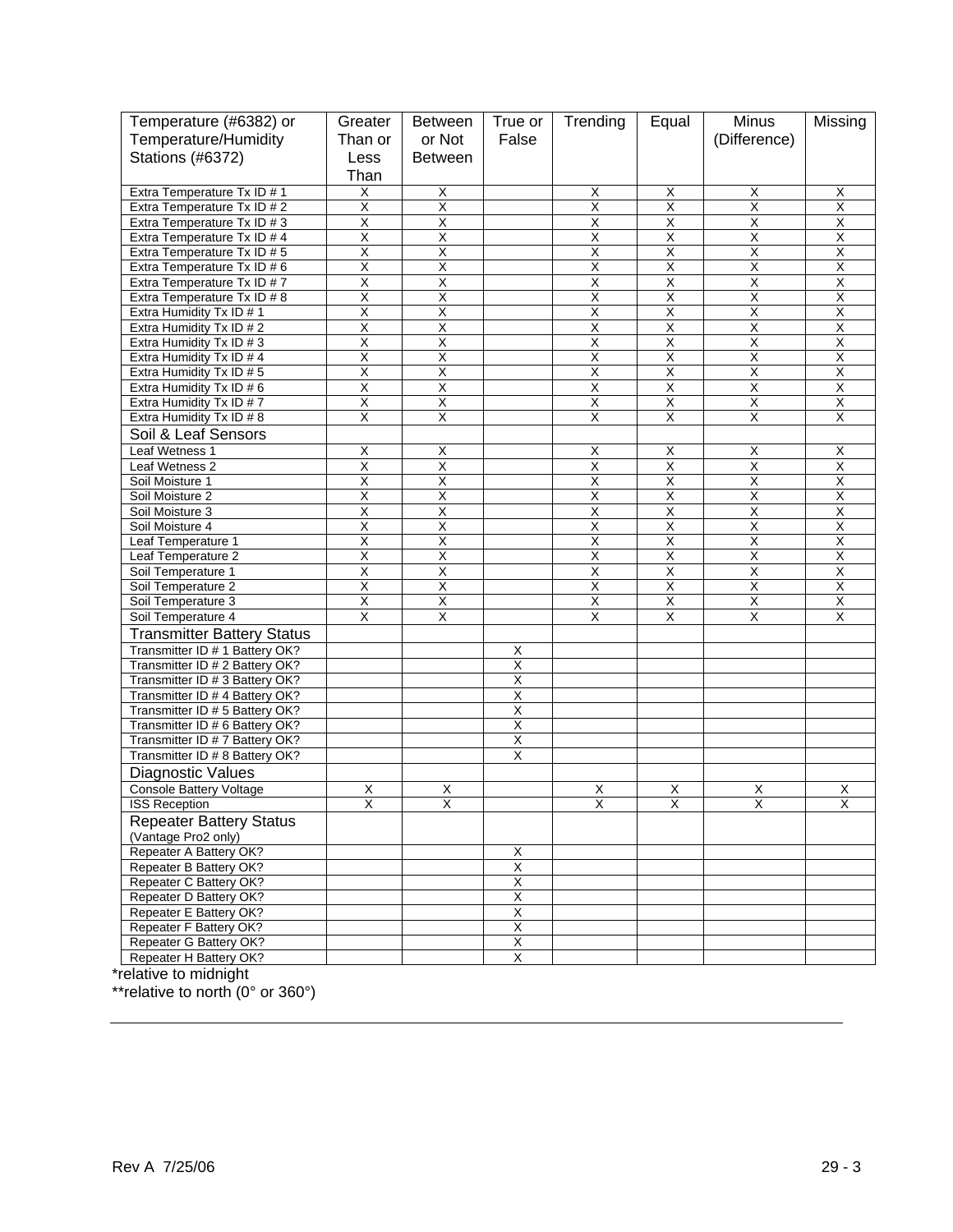Four outputs labelled 1 through 4 are available to the user as tabs on the main configuration dialog box. Each row represents an individual logical test condition. At the end of the first row is the option to logically group more test conditions together to form an overall test condition for the particular output (to be discussed later).

| Alarm Output Module               |                                                                   |                        |                       | $\vert x \vert$                         |
|-----------------------------------|-------------------------------------------------------------------|------------------------|-----------------------|-----------------------------------------|
| Logger Type:<br>AOM 1.00          |                                                                   |                        | Time Out Period<br>15 | sec.                                    |
| Station Config<br>Set Units       | Output Test                                                       | □ Enable Alarm Logging | Download Logs         | Clear Logs                              |
| Output 1<br>Output 2              | Output 3<br>Output 4                                              |                        |                       |                                         |
|                                   |                                                                   |                        |                       | Grouping                                |
| $\ensuremath{\mathsf{IF}}\xspace$ | IS Greater Than or = $\boxed{\mathbf{v}}$<br>▼                    |                        |                       | <b>DONE</b><br>$\overline{\phantom{a}}$ |
|                                   | $\overline{\phantom{a}}$<br>IS.                                   |                        |                       |                                         |
|                                   | $\overline{\phantom{a}}$<br>IS.                                   |                        |                       | $\overline{\mathcal{M}}$                |
|                                   | $\overline{\phantom{a}}$<br>IS.<br>$\overline{\mathbf{v}}$        |                        |                       | $\overline{\phantom{a}}$                |
|                                   | $\overline{\phantom{a}}$<br>$\overline{\mathcal{M}}$<br>IS.       |                        |                       | $\overline{\mathbf{v}}$                 |
|                                   | $\overline{\phantom{a}}$<br>$\overline{\mathbf{v}}$<br>IS.        |                        |                       | $\overline{\mathbf{v}}$                 |
|                                   | $\overline{\phantom{a}}$<br>$\overline{\mathcal{M}}$<br>1S        |                        |                       | $\overline{\phantom{a}}$                |
|                                   | $\overline{\mathbf{v}}$<br>$\vert \overline{\nabla} \vert$<br>IS. |                        |                       |                                         |
|                                   |                                                                   |                        |                       |                                         |
|                                   |                                                                   |                        | Clear                 | Advanced                                |
|                                   | $\overline{X}$<br>                                                | Help<br>Cancel         |                       |                                         |

Upon power up (powering the console or Envoy), the datalogger will briefly test all four outputs by closing the circuit (turning on the output). It is recommended that you disconnect any equipment attached to the datalogger outputs before rebooting the console or Envoy. Afterward, all output contacts are kept open until configured by the user.

# **CONTACT SPECIFICATIONS**

The "contact" closure is provided by a photo-coupled MOS device. Because it is a solid-state device, it is not subject to arcing and contact-welding as are mechanical relays. However, since it is a solid-state device, it will be damaged by operation beyond its ratings, which are:

| Nominal Load Voltage: | 28 V AC or 48 V DC, Maximum                                                                             |
|-----------------------|---------------------------------------------------------------------------------------------------------|
| Peak Voltage:         | $\pm$ 60 V, Maximum                                                                                     |
| Load Current:         | $\pm$ 1.8 A, continuous Maximum at 77°F (25°C),<br>derated to 0.7 A at $185^{\circ}F$ (85 $^{\circ}C$ ) |
| <b>ON Resistance:</b> | 0.12 Ohm, Maximum                                                                                       |

The contacts are suitable for direct connection to low-voltage systems with contact-closure inputs, such as thermostats, security systems, and irrigation controllers. They are also suitable for switching power to low-power loads such as buzzers, doorbells, light-duty relays and solenoids, small lamps, etc. If heavier loads are to be controlled, or if special timing or logical requirements must be met, intermediate devices must be used, as discussed below.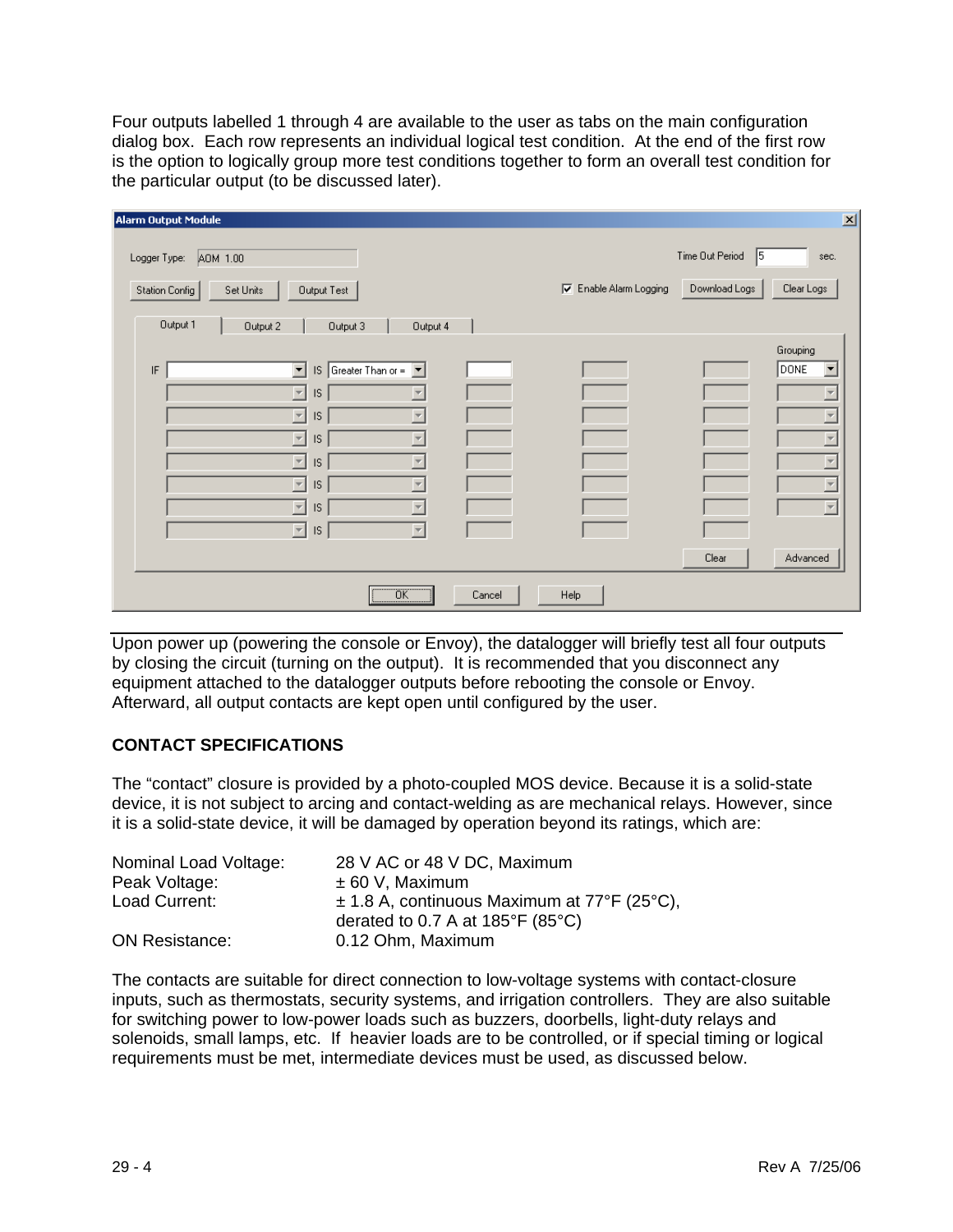# **DRIVING LOADS**

The paragraphs below discuss in general terms some of the possibilities for controlling higherpower circuits from the Alarm Outputs. This is intended to be only an introduction to the issues. It does not give sufficient information to enable one to design or install a specific circuit.

**Unless you are qualified to do so, do not attempt to wire electrical circuits. Wiring should be done only by a qualified professional. FIRE and ELECTROCUTION are hazards of improper wiring.** 

# HIGHER VOLTAGE and CURRENT

When the load voltage or current exceeds the ratings of the Alarm Output contacts, you'll need a relay (or maybe two) between the Alarm Outputs and the circuit to be controlled. Relays come in all shapes, sizes, and flavors; the categories include mechanical, reed, and solid state relays.

Mechanical Relays contain a coil and moving arm with electrical contacts. When current passes through the coil, a magnetic field is generated; this moves the arm and thus closes the contacts, completing the circuit between the higher-power equipment and its power source. Figure 1a illustrates the idea. The "Power Source" in the figure might be a 12- or 24-Volt wall power adapter or a 24-Volt doorbell transformer.



 **(Simplified circuit.)** 

Mechanical relays are usually specified in terms of their coil voltage and resistance (or current) and their contact ratings. The coil specifications must match the ratings of the Alarm Output (AOM) contacts and the low-voltage power source, and the relay's contact ratings must match the characteristics of the driven load and its power source. Low-voltage relays often have coil voltage specs of 6, 12, or 24 Volts DC and 24 Volts AC. Any of these is suited for the Alarm Output contacts. The coil resistance must be high enough that the current rating of the Alarm Output's contact is not exceeded over the temperature range. Surge protection, as discussed below, must be added to this simplified circuit to protect the Alarm Output from the relay coil's inductive surge.

A good choice might be a 24-Volt coil with resistance of 160 Ohms or greater or a 12-Volt coil with resistance of 80 Ohms or greater. The current should be 150 mA or less. One possible choice:

Relay #275-218 from Radio Shack has a 75-mA, 12V coil and contacts rated for 10A at 125VAC.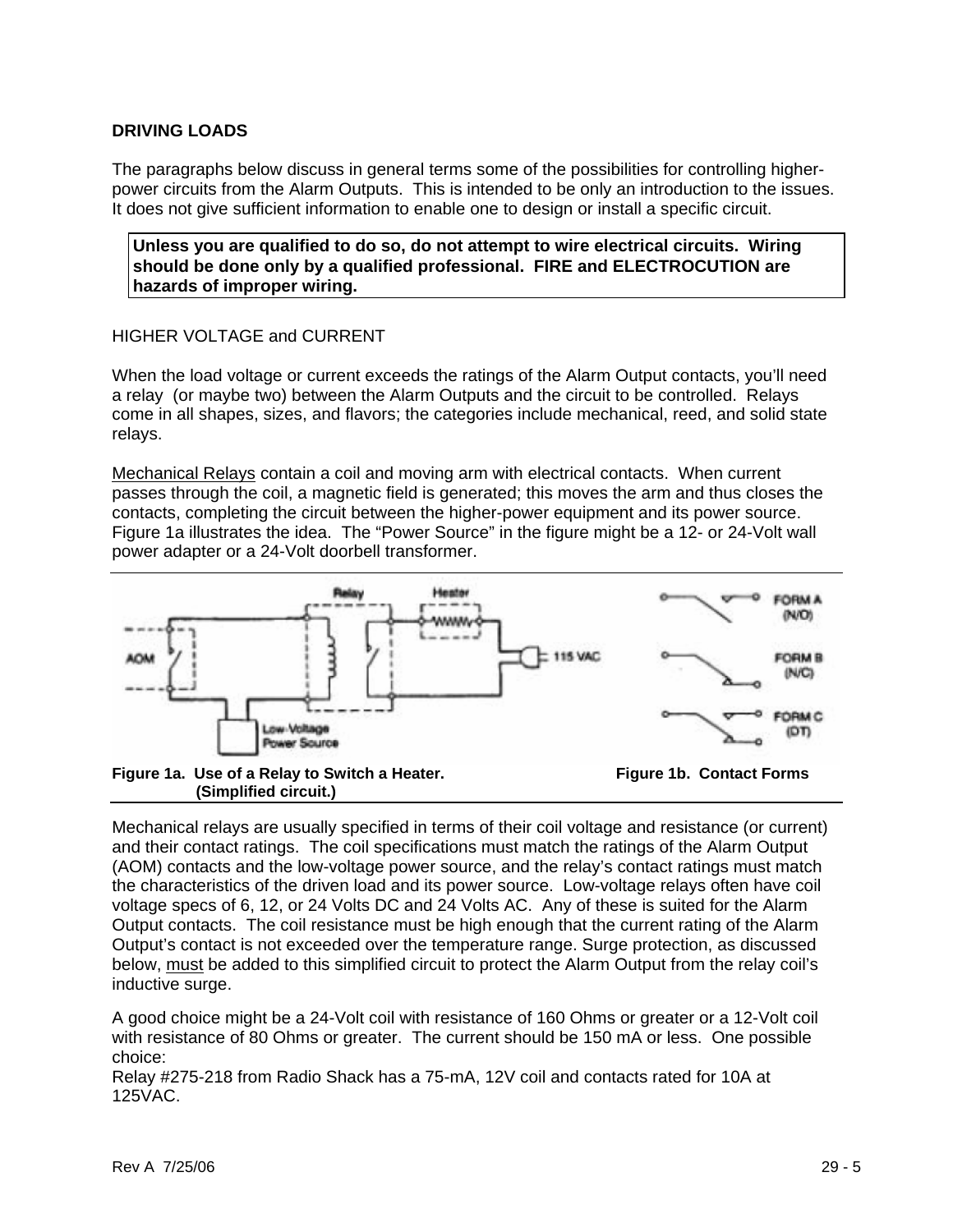Mechanical relays often have multiple poles (or sets of contacts). These can be used for switching multiple circuits or multi-phase voltages, or they can provide provide auxiliary outputs for driving indicators or relay logic. The relay's contacts may be one of three types: Form A, normally-open; Form B, normally-closed; Form C, double-throw. Figure 1b shows the contacts in their inactive state.

A Reed Relay is a form of mechanical relay in which the coil is wound around a reed switch. This relay tends to be more sensitive; coil current requirements are often in the range of 10 to 20 mA. Because the reed contacts are not as husky as those of a typical mechanical switch, their contact ratings are lower, but some heavy-duty versions have ratings of 0.7Amps at 150 VAC.

Solid State Power relays are usually intended for AC loads. They use semiconductor devices (SCRs or triacs) rather than mechanical contacts to switch the power. Their advantages include high sensitivity, no contact bounce or arcing, and no mechanical wear or degradation. A typical input requirement is 3 to 30 Volts AC or DC with only a few mA of current; such a unit may switch 50 mA to 50 Amps at 48 to 280 VAC. The circuit would be very much like that in figure 3. Digi-Key Corporation offers a "Solid State Relay Design Guide," part number 92138-ND, for about \$20.

The solid state relay (SSR) does have limitations. These include --

 Voltage Transient Sensitivity. Noise spikes from inductive loads, lightning, and other sources can damage the semiconductor components. Snubber circuits (see below), MOVs, or other surge suppressers may be needed to protect the relay. With protection the SSR is extremely reliable.

 Voltage Drop. The relay causes a drop of about 1 Volt, creating a power dissipation of 1 Watt per Amp of load current. This heat must be pulled out in order to keep the relay's temperature below 125ºC.

 Leakage Current. When open, a mechanical relay breaks its circuit completely. A solidstate relay will allow a leakage current of one to 10 mA to pass.

# INDUCTIVE LOADS

Inductive loads, such as motors, solenoids, mechanical relays, and even long wires, can cause voltage surges when they are switched off. When current flows the inductor stores energy in its magnetic field; when the circuit is opened, the field returns this energy, forcing the current to continue to flow. The result is a voltage "spike." This spike can cause arcing of mechanical relay contacts and breakdown of solid-state relays. SSRs are susceptible, not only to the magnitude of the spike, but to its rate of rise (dV/dt).

In the case of DC-driven inductive loads, such as mechanical relays, solenoids, and DC motors, a diode placed across the inductor will shunt this current and reduce the spike (the upper circuit in Figure 2a). A resistor in series with the diode will dissipate the current surge faster and cause the relay to drop sooner, but this may be of little value in a slow-acting Alarm Output circuit. A 1N4001 diode is a good choice for protecting the Alarm Output.

In AC circuits the answer is resistor-capacitor "snubber" circuits, which may be built-in to some SSRs or added to the circuit (the lower circuit in Figure 2a). The selection of optimum resistor and capacitor values is often a matter of trial and error, but the values shown in Table 2 are good as a starting point. ľ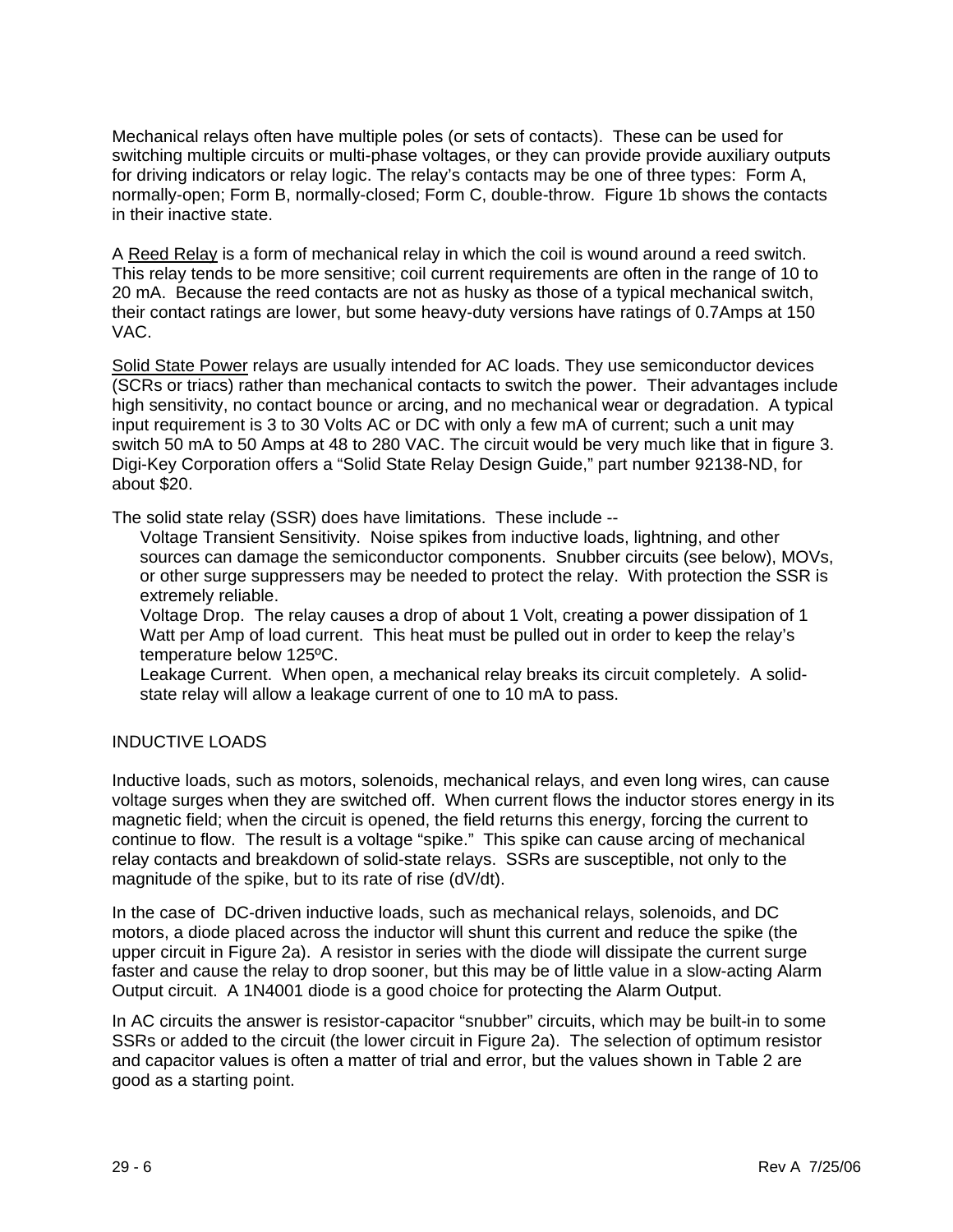Figure 2b shows an example of small-motor switching by the Alarm Output. The diode protects the Alarm Output from the inductive surge of the mechanical relay; the snubber prevents arcing and burning of the relay contacts. When switching power to large motors, one must be aware that they can act as generators when still turning.





**AC Circuit With Snubber.** 

**Figure 2a. DC Circuit With Diode Clamp. Figure 2b. Alarm Output (AOM) Motor-control** 

|  |  | <b>Table 2. Typical Snubber Circuit Values</b> |  |  |
|--|--|------------------------------------------------|--|--|
|--|--|------------------------------------------------|--|--|

| <b>Load Current</b><br>Amps rms        | <b>Resistance</b><br>Ohms | Capacitance<br>uF |  |
|----------------------------------------|---------------------------|-------------------|--|
| 5                                      | 47                        | 0.047             |  |
| 10                                     | 33                        | 0.1               |  |
| 25                                     | 10                        | 0.22              |  |
| 40                                     | 22                        | 0.47              |  |
| Source: Motorola Thyristor Device Data |                           |                   |  |

# MECHANICAL MOTION

To convert an electrical signal to a simple push-pull mechanical force or short movement, a solenoid is the usual component of choice. A solenoid is much like a relay: its coil generates a magnetic field which moves an armature. In the case of the relay, the moving armature makes and breaks an electrical contact. The solenoid makes the armature motion available; one use might be the opening or closing of a slide lock.

Solenoids are specified in terms the following characteristics:

 AC or DC Push or Pull Coil Voltage and Resistance Length of armature movement Force exerted by the armature.

The design considerations for switching power to drive the coil of a solenoid are essentially the same as those for driving the coil of a relay.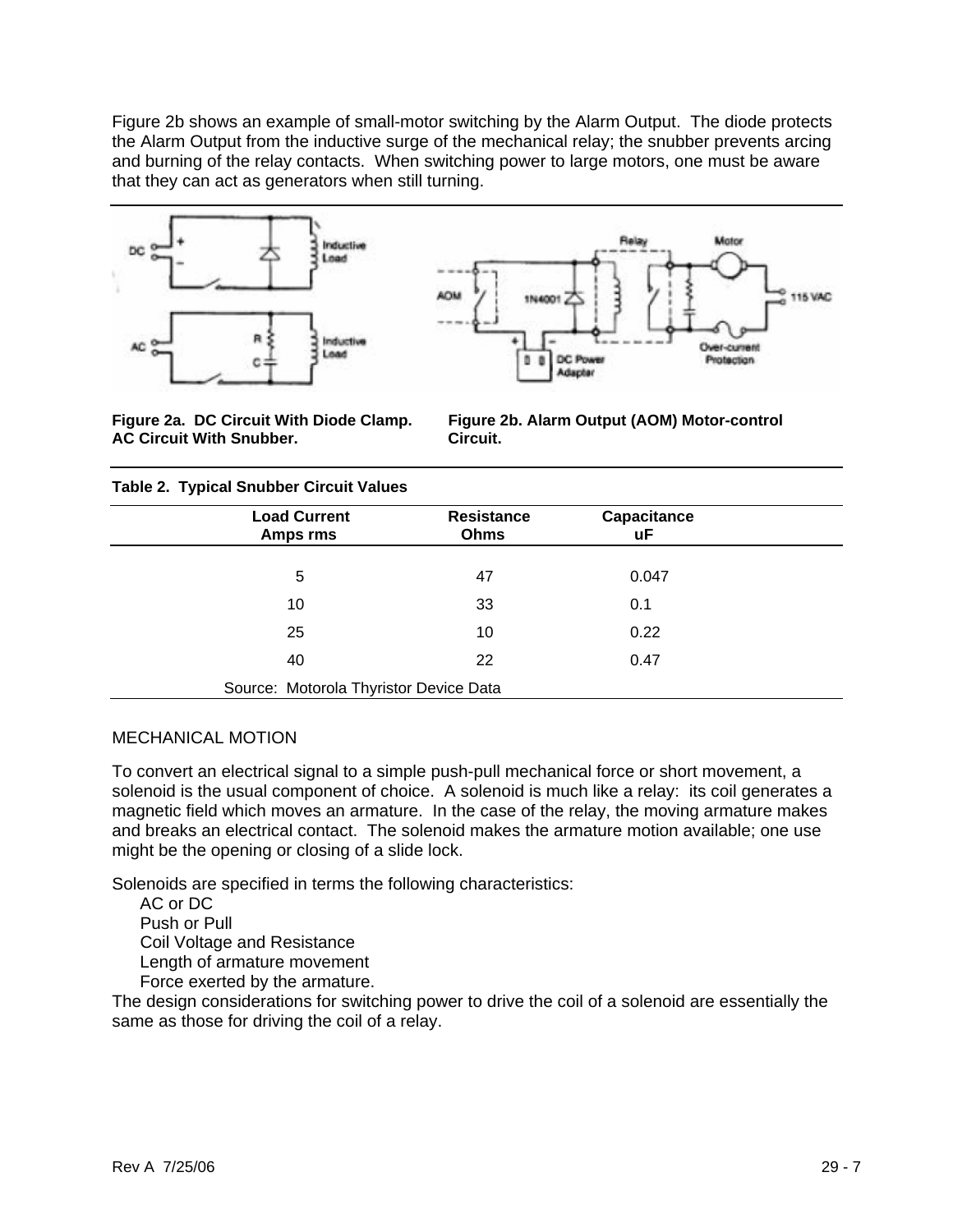#### POWER SOURCES

If the circuit to be controlled must be driven by a voltage or current (as opposed to a contact closure) and if low-voltage power is not available from the circuit being controlled, a separate low-voltage power source is required. As mentioned above, this might include any of the following alternatives, among others --

DC Power: 5 to 48-Volt power supply or plug-in AC/DC power adapter. AC Power: 5 to 28-Volt plug-in AC/AC adapter or a transformer.

# **TIMING AND LOGIC**

If the output does not have the right timing characteristics, some advanced features or the use of some simple circuits may be the answer. Note that any of the following techniques may be used in combination with each other and with the load-driving techniques discussed above.

#### USING THE OUTPUTS

The outputs (1 and 2) of the Alarm Output are closed by one Alarm output and opened by another Alarm. These may be used to generate very simple control functions. For example, if output 1 is being used to control power to a cooling fan in a livestock barn where temperature is being measured, one might use the Greater Than Temperature alarm on 1 to activate it and the Less Than Temp alarm on 2 to deactivate it. If the High Temp alarm is set at 90ºF and the Low Temp alarm at 80ºF, the fan will start when the temperature in the barn reaches 90ºF, and it will continue to run until the temperature drops to 80ºF.

This will insure that the fan will not start and stop frequently if the temperature hovers around the setpoint.

#### TIMING

Through the Advanced features in the configuration software on the PC, the user may

- extend the activitation time (Alarm Duration) or
- delay the reactivation (Alarm Reactivation)of an alarm once it is inactive

for up to 255 minutes (4 hours, 15 minutes).

| <b>Advanced</b>                               | $\overline{\mathbf{x}}$      |
|-----------------------------------------------|------------------------------|
| 10<br>Alarm Duration<br>min                   | $\overline{\mathsf{nk}}$<br> |
| Alarm Reactivation<br>I٥<br>min               | Cancel                       |
| 10<br>milliseconds<br>Pulse Width             | Default                      |
| Alarm Activation<br>C Continuous<br>- ○ Pulse | Help                         |
| Circuit Behavior                              |                              |
| C Normally Open C Normally Closed             |                              |
|                                               |                              |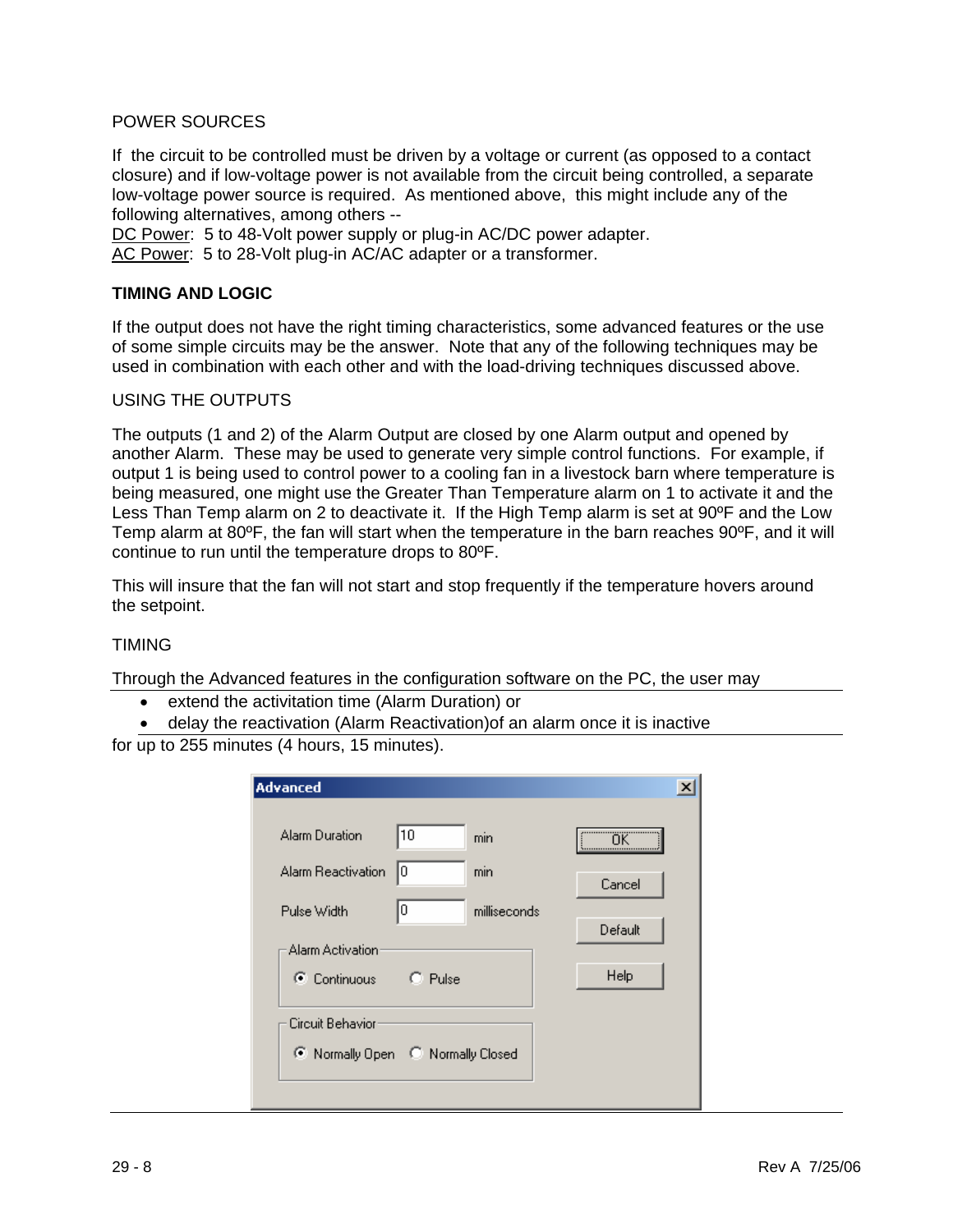# LOGIC

Using the configuration software, the user may logically group several test conditions together to control one output. You may choose:

- OR if you want this condition or any of the other conditions you set to trigger an alarm.
- AND if you require this condition and all of the other conditions you set be present to trigger an alarm
- XOR if you want an alarm to trigger if any one of the conditions you are checking becomes valid, but not all.

| Alarm Output Module                                                                                                                                                                                                                                                                                                                                                                                                                                                                                                                                              |                           |                                        | $\mathbf{x}$                                                                                                                         |
|------------------------------------------------------------------------------------------------------------------------------------------------------------------------------------------------------------------------------------------------------------------------------------------------------------------------------------------------------------------------------------------------------------------------------------------------------------------------------------------------------------------------------------------------------------------|---------------------------|----------------------------------------|--------------------------------------------------------------------------------------------------------------------------------------|
| AOM 1.00<br>Logger Type:<br>Station Config<br>Output Test<br>Set Units<br>Output 1<br>Output 2<br>Output 3<br>Output 4                                                                                                                                                                                                                                                                                                                                                                                                                                           | Enable Alarm Logging<br>п | Time Out Period<br>15<br>Download Logs | sec.<br>Clear Logs                                                                                                                   |
| 70<br>IS Greater Than or = $\boxed{\mathbf{v}}$<br>Outside Temperature<br>$\blacktriangledown$<br>IF<br>*F<br>$\overline{\phantom{a}}$<br><b>IS</b><br>$\overline{\phantom{a}}$<br>$\overline{\nabla}$<br><b>IS</b><br>$\overline{\mathbf{v}}$<br>$\overline{\phantom{m}}$<br><b>IS</b><br>$\overline{\phantom{a}}$<br>$\overline{\mathcal{M}}$<br><b>IS</b><br>$\overline{\phantom{a}}$<br>$\overline{\nabla}$<br><b>IS</b><br>$\overline{\phantom{m}}$<br>$\overline{\phantom{a}}$<br><b>IS</b><br>$\overline{\phantom{a}}$<br>$\overline{\phantom{a}}$<br>IS. |                           |                                        | Grouping<br>DONE<br><b>DONE</b><br>OR.<br>AND.<br>XOR<br>$\overline{\phantom{a}}$<br>$\overline{\nabla}$<br>$\overline{\phantom{m}}$ |
| <b>OK</b><br>Cancel                                                                                                                                                                                                                                                                                                                                                                                                                                                                                                                                              | Help                      | Clear                                  | Advanced                                                                                                                             |

If you wish to logically group more than 8 test conditions together, relay contacts can be easily connected to generate a wide variety of logical functions, all based on combinations of AND and OR logic circuits and the ability to INVERT a logic signal. The following discussion assumes that a CLOSED contact represents a TRUE condition (the Alarm Output contacts are Normally-Open, closed when active).

**OR** Function: Figure 3a. shows two contacts, A and B, connected in parallel. The circuit output, C, is TRUE if A *OR* B is TRUE. (C is closed if A *OR* B is closed.)

AND Function: In Figure 3b, the contacts are connected in series. This provides the AND function: C is TRUE only if A *AND* B are TRUE . (C is closed if A *AND* B are closed.) An example: if the OK contact is connected in series with the 1 contact in the Latch example above, the fan motor will be on only when the temperature conditions call for it *and* the Alarm Output is continuing to receive good data.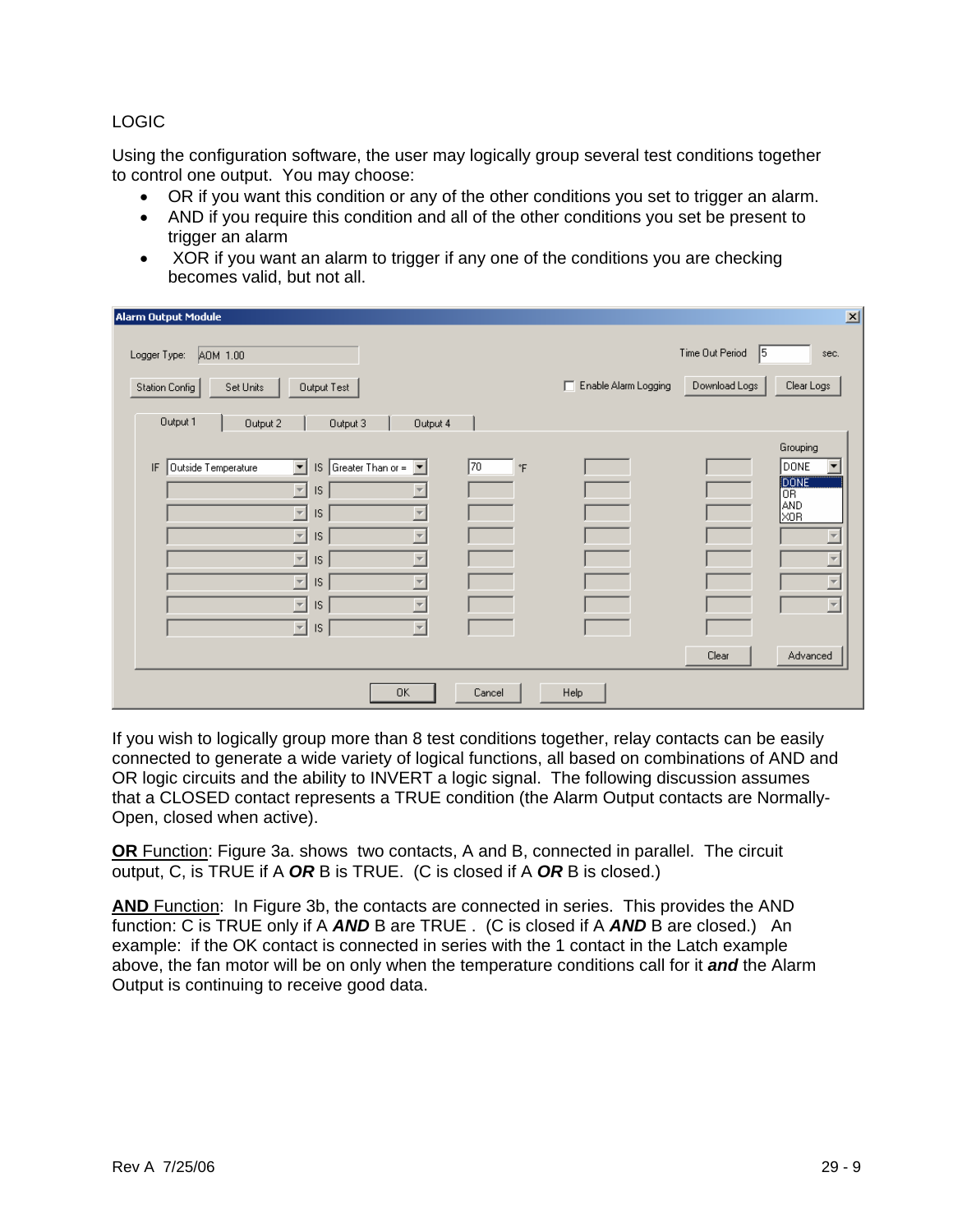

If the opposite logic polarity is assumed, namely that an OPEN contact represents a TRUE condition (switch is normally-closed, the AND and OR circuits are reversed: 3a is an AND circuit and 3b is an OR (the proof is left to the student).

**INVERTING** Function: The INVERSE of a relay logic condition is provided by the normallyclosed contacts. For example, if relay A in Figure 3c is active when TRUE, its normally-closed contact(s) will be logically TRUE when A is *NOT TRUE*.

### **COMPONENT SOURCES**

| <b>COMPANY</b>                                                                                   | <b>COMPONENTS CARRIED</b>                                                                                 |                                                                            |
|--------------------------------------------------------------------------------------------------|-----------------------------------------------------------------------------------------------------------|----------------------------------------------------------------------------|
| <b>Radio Shack</b><br>Local store<br>1-800-843-7422                                              | <b>Transformers</b><br>Power adapters<br>Mechanical relays                                                | Solid-state Relay                                                          |
| http://www.radioshack.com                                                                        | Reed relays                                                                                               | Resistors, capacitors, diodes                                              |
| Digi-Key<br>1-800-344-4539                                                                       | Transformers<br><b>Power Adapters</b>                                                                     | Solid-state Relays                                                         |
| 1-218-681-6674                                                                                   | <b>Mechanical Relays</b>                                                                                  | Timers                                                                     |
| fax::1-218-681-3380<br>http://www.digikey.com                                                    | <b>Reed Relays</b><br>ZNR (MOV) Surge Suppressors                                                         | Resistors, capacitors, diodes                                              |
| <b>Allied Electronics</b><br>1-800-433-5700<br>(\$25 minimum order)<br>http://www.alliedelec.com | <b>Transformers</b><br>Power adapters<br>Mechanical relays<br>Reed relays<br><b>MOV Surge Suppressors</b> | Solid state relays<br>Solenoids<br>Timers<br>Resistors, capacitors, diodes |

Electrical and electronic components are available from many sources. Following are just a few: